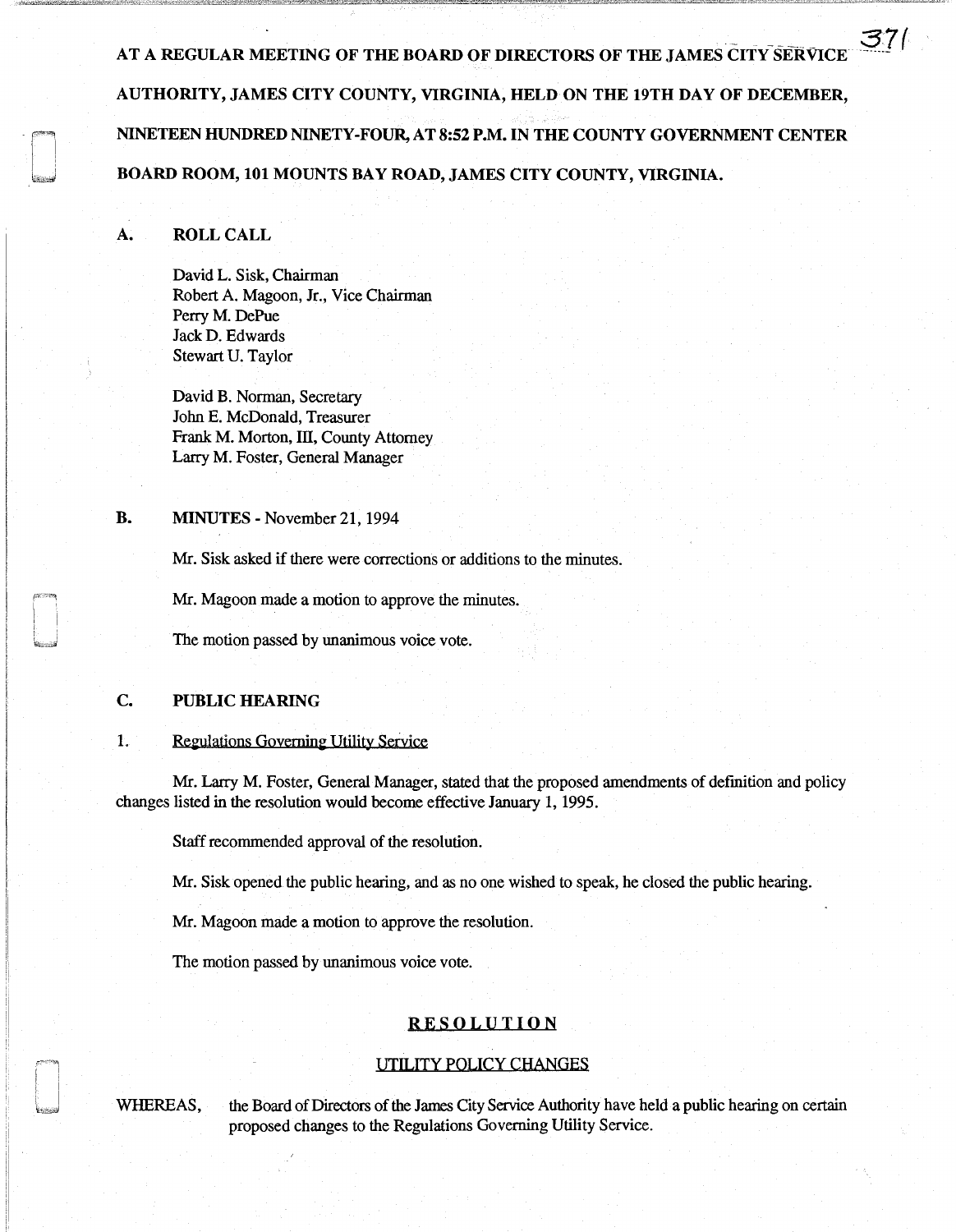NOW, THEREFORE, BE IT RESOLVED that the Board of Directors of the James City Service Authority, James City County, Virginia, hereby adopts the attached changes summarized below to be effective January 1, 1995.

- 1. Add definition for Utility Service Area which would include area served by water or sewer line pump station exclusive of the development for which the facility is initially being constructed.
- 2. Change local facilities definition from water and sewer lines (8) inches or less in diameter to water and sewer lines designed and constructed to exclusively serve one development
- 3. Change system facilities definition from gravity sewer main more than eight (8) inches in diameter, sewer force main more than four (4) inches in diameter, and waterlines more than eight (8) inches in diameter to individual development requirements and identified in the JCSA's Water and Sewer Master Plan.
- 4. Change the policy as it pertains to extension and expansion of system facilities for new development. When new development requires an off-site line extension or lift station expansion, the costs shall be the responsibility of the developer.

BE IT FURTHER RESOLVED, that the complete amendment be made part of this resolution.

### D. BOARD REQUESTS AND DIRECTIVES

Mr. Magoon referenced Mr. Foster's memorandum dated December 7, 1994, regarding Waiver Criteria Central Water System and asked staff to consider a smaller lot size than 3 acres. He gave an example of maximum 5 lots of 3 acre lots, minimum 15 acres, in cluster type development.

Mr. Foster stated that staff would provide a report.

Mr. Taylor made a motion to adjourn.

The motion passed by unanimous voice vote.

The Board adjourned at 9:00 p.m.

dwys<br>Bardy

~ I 1 u

David B. Norman Secretary to the Board

121994bd.rnin

72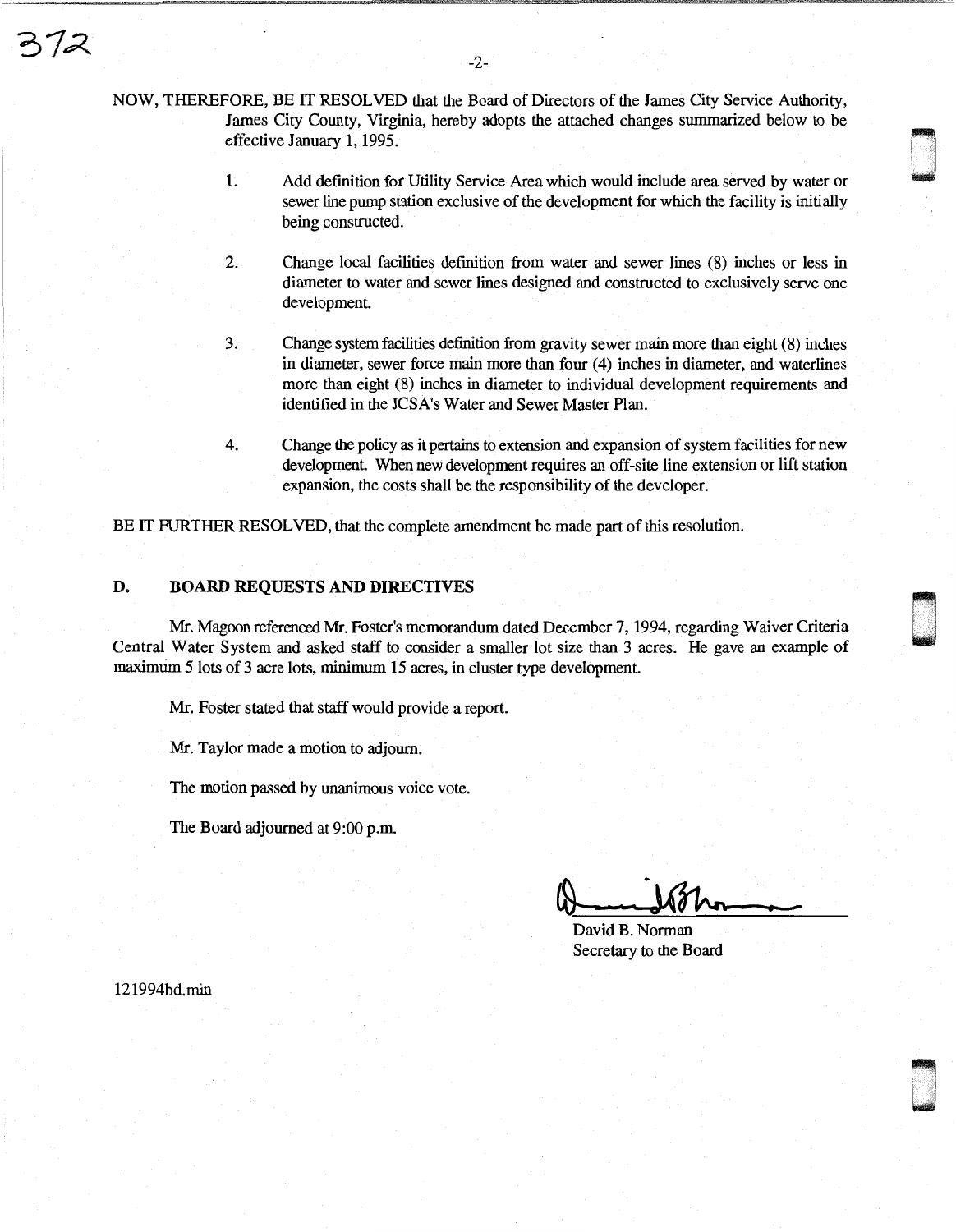# Amended January 1, 1995

Inflow: is the water discharged into a wastewater system, including service connections from such sources, as, but not limited to, roof leaders, cellar, yard, and area drains, foundation drains, cooling water discharges, drains from springs and swampy areas, manhole covers, cross connections, storm sewers and combined sewers, catch basins, storm waters, surface runoff, street wash waters, or drainage.

Intercepting sewer (interceptor): a sewer that receives dry weather flow from a number of transverse sewers or outlets and conducts such waters to a point for treatment or disposal.

Interceptor line: a conduit the primary purpose of which is to transport wastewater from collector lines to a treatment facility.

Lateral sewer: a sewer line that discharges into a branch or other sewer line and has no other common sewer line tributary to it.

Local facilities: for water and sewer all facilities serving only one development; any line to which a service connection is made; and

- (a) Sewer: all lateral and branch sewers designed and constructed to exclusively serve one development.
- (b) Water: all transmission and distribution mains; all fire mains; all services, meters, meter installations and fire hydrants designed and constructed to exclusively serve one development.
- (c) Dedicated Facilities: any water and/or wastewater facilities serving one development exclusively.

Minimum Monthly Metered Rate: water consumption based on computed number of equivalent residential connections (ERC).

Nonuser: a person who owns property adjacent to either water or wastewater facilities or both such facilities of the Utility but elects not to connect to such facilities because the property is served by either a domestic supply or source of potable water or a private septic system or sewage system or both such potable water and private system which meet applicable standards established by the Virginia Department of Health.

Nonuser service charge: a periodic charge levied on a nonuser of either water or wastewater service to defray debt service and depreciation costs.

Off-site extension: an extension of a water or sewer line from existing local or system facilities of the Utility to the property boundary of the developer or to the property boundary of the nearest applicant as determined by the Authority.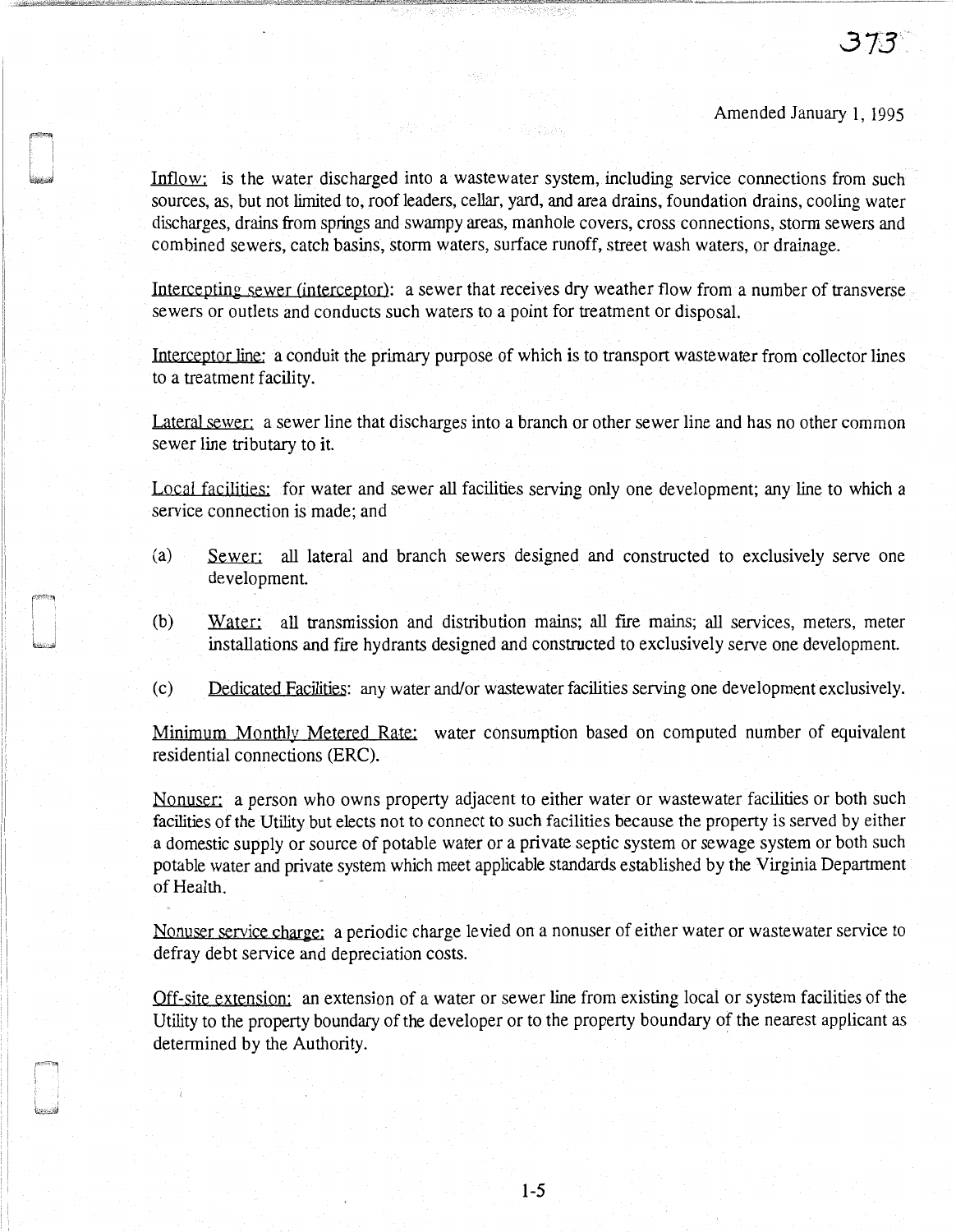0 .<br>1<br>10 .<br>11 .

Shall and may: construed as mandatory and permissive, respectively.

Standards: the "Water and Sewer Standards and Specifications" of the Utility.

Subdivision: the division of any tract, parcel or lot of land into two or more parts for the purpose of transfer of ownership or building development or any such division of land regardless of purpose which involves the creation of a new street or the recordation of lot lines; provided, however, that the subdivision agent may permit the separation of five or less parcels from a tract of land without requiring compliance with all the requirements of the Subdivision Ordinance if it: (1) does not conflict with the general purpose of the Subdivision Ordinance, (2) requires no new streets to serve the parcel(s) and (3) meets the requirements of the Zoning Ordinance.

System facilities.

- (a) Sewer: any gravity sewer main or force main, all wastewater lines and all pumping stations and treatment plants and appurtenances in excess on an individual development's requirements and identified in the JCSA Sewer Master Plan.
- (b) Water: All transmission and distribution, all storage facilities; all supply plants, pumping plants and general plants unless of an individual development's requirements and identified in the JCSA's Water. All dansifies of an individual development's requirements and identified in the JCSA's<br>Water Master Plan.

Tenant: an applicant who does not own the premises.

Trunk sewer or main sewer: a sewer that receives wastewater from a number of tributary branch or submain sewers and serves a large territory.

Utility administrator: General Manager is the Chief Administrative officer appointed by the James City Service Authority Board of Directors.

Utility service: water or wastewater service or both such services, either permanent or temporary.

Utility service area: The area served by a water or sewer line or sewer pump station exclusive of the development for which the facility is initially being constructed. The service area for a sewer line or pump station shall include the defined natural drainage area of the sewer line or pump station. The service area of a waterline shall include the area within 300 feet of the right-of-way or easement of the waterline.

Utility project: means any earth-disturbing activity performed in conjunction with the construction and installation of local and system facilities or an extension of or a connection to the facilities of the Utility to serve any existing or new development.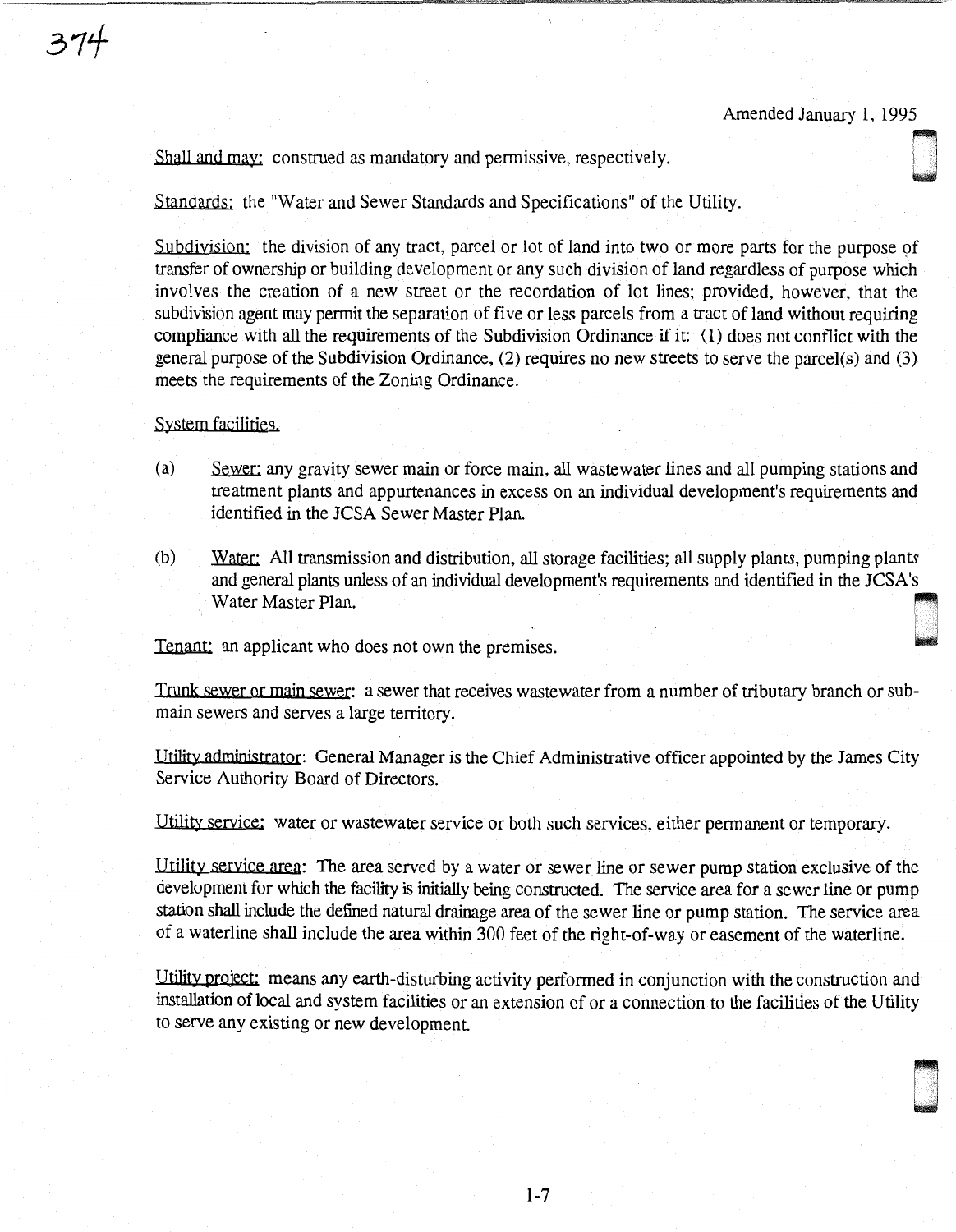# SECTION 29. EXTENSION AND EXPANSION OF AUTHORITY FACILITIES

or anders statist

The policies reflected below govern the extension and expansion of Authority facilities.

- A. Service to new developments. The developer of any new subdivision intended for residential, commercial or industrial use or any combination thereof, or the developer of any commercial or industrial site shall construct all Authority facilities as herein required. The Authority reserves the right at any and all times to make, connect or permit new connections, extensions, or improvements or to otherwise use the facilities in the best interests of the Authority.
	- 1. Primary service area.
		- (a) Local facilities. The developer shall construct and install at his expense all local facilities within his subdivision or development; provided, however, local sewer facilities are not required within a reservoir protection area identified in the comprehensive plan and the zoning ordinance. The developer and successor property owner(s) are exempt from payment of local facilities charges when local facilities are constructed and installed at the expense of the developer. Investments by a developer in local facilities to serve his development, such as distribution mains, service connections and meters, fire hydrants, sewer laterals, manholes and other local appurtenances, shall neither be refunded by nor become an obligation of the Authority as such investments are considered a benefit accruing to the propeny which is recovered through an increase in the value of the property.
		- (b) System facilities. The Authority is responsible for the construction and installation of all system facilities when consistent with the policies of the Comprehensive Plan and Master Water and Sewer Plan, economically feasible, and system capacity is available, except when the extension or lift station expansion is for new development. When new development requires an off-site line extension or lift station expansion, the costs shall be the responsibility of the developer and provisions of Section 29-D shall be observed.

When a developer provides for the extension or expansion of a facility over that needed by the project in order to operate as a system facility, the JCSA may reimburse the developer directly or enter into a rebate agreement for its share of the cost of providing the additional capacity.

2. Outside the PSA. The County's Comprehensive Plan generally does not support development densities and intensities of an urban and suburban nature outside the Primary Service Area. Development of this nature is not consistent with the intent of both the Comprehensive Plan and the Primary Service Area policy and in most cases will require the approval of the Board of Supervisors. The Comprehensive Plan generally does not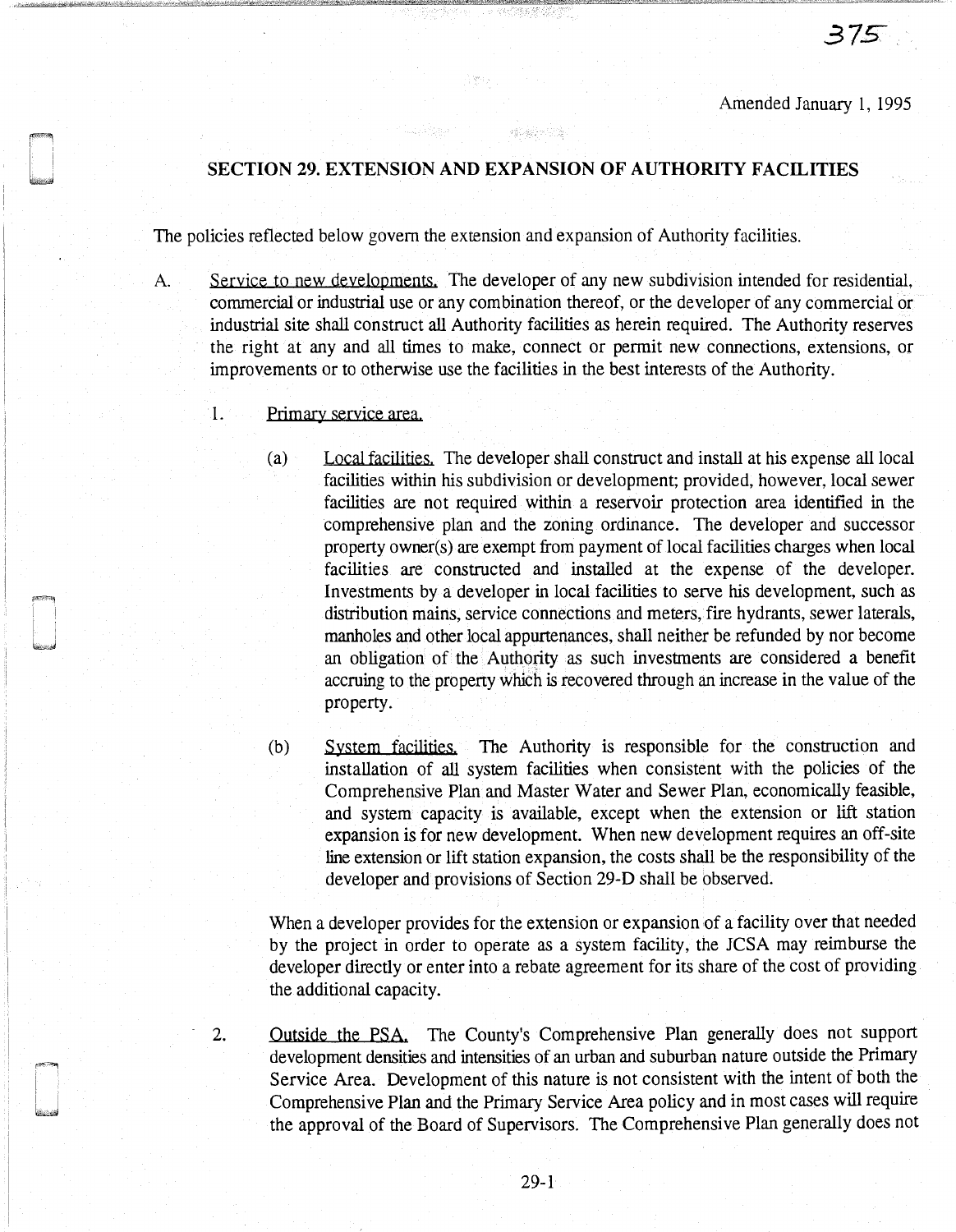support the formation of new, private, central utility systems outside the Primary Service Area. Where approved, the following shall apply:

(a) Local facilities. All conditions in Section 29  $(A)(1)(a)$  above apply.

374

(b) System facilities. The Authority has no responsibility for the construction and installation of system facilities which serve developments outside the PSA. However, the Authority, under written contract, may permit the construction and installation of such facilities at the expense of the developer. If such an agreement is entered into, the developer and successor property owners will be exempt from system facilities fees.

Provided further, the developer shall be required to pay a System Replacement Fee to cover the cost of increasing the incremental capacity in the existing system facilities, should the Authority allow the developer to connect the facilities which serve the development outside the PSA, to the system facilities inside the PSA, at some future date. The terms and amount of this fee shall be determined by the provisions of the written contract which shall be set forth before beginning construction of the system facilities outside the PSA.

3. Application and Contract Required. A developer who desires water or wastewater service or both such services for a certain specified area, shall make application to the Authority before starting construction of any water or wastewater facilities. Eac application shall be approved by the James City County Zoning Administrator for that area to be served and has been officially zoned for the particular type, or types, of land use described in the application. Instructions as to the form and content of applications for water and wastewater services are set forth in the "Standards."

> Upon approval of the application, the developer shall enter into a written contract with the Authority in accordance with Section 29(E) below. The contract shall describe in detail all fees, rebates, refunds, or exemptions that may occur as a result of the proposed project.

4. Dedication of facilities. Immediately upon completion and acceptance of the utility facilities, such facilities shall be dedicated to the Authority on a form prescribed by the Authority. The facilities to be dedicated shall include all local and system facilities, land and rights, structures and other necessary components of the utility system. The developer, shall transfer such facilities free of debts, liens or other legal encumbrances. Authority. In addition, the developer shall submit simultaneously to the Authority a certificate of mechanic's lien waiver on all facilities dedicated by him.

5. Maintenance of facilities. The developer shall be responsible for any maintenance as a result of construction or defects of said facilities for one year from the date of initial. operation or acceptance, whichever is later. To ensure compliance with this requirement. the developer shall post with the a certified check, bond, or irrevocable letter of credit i